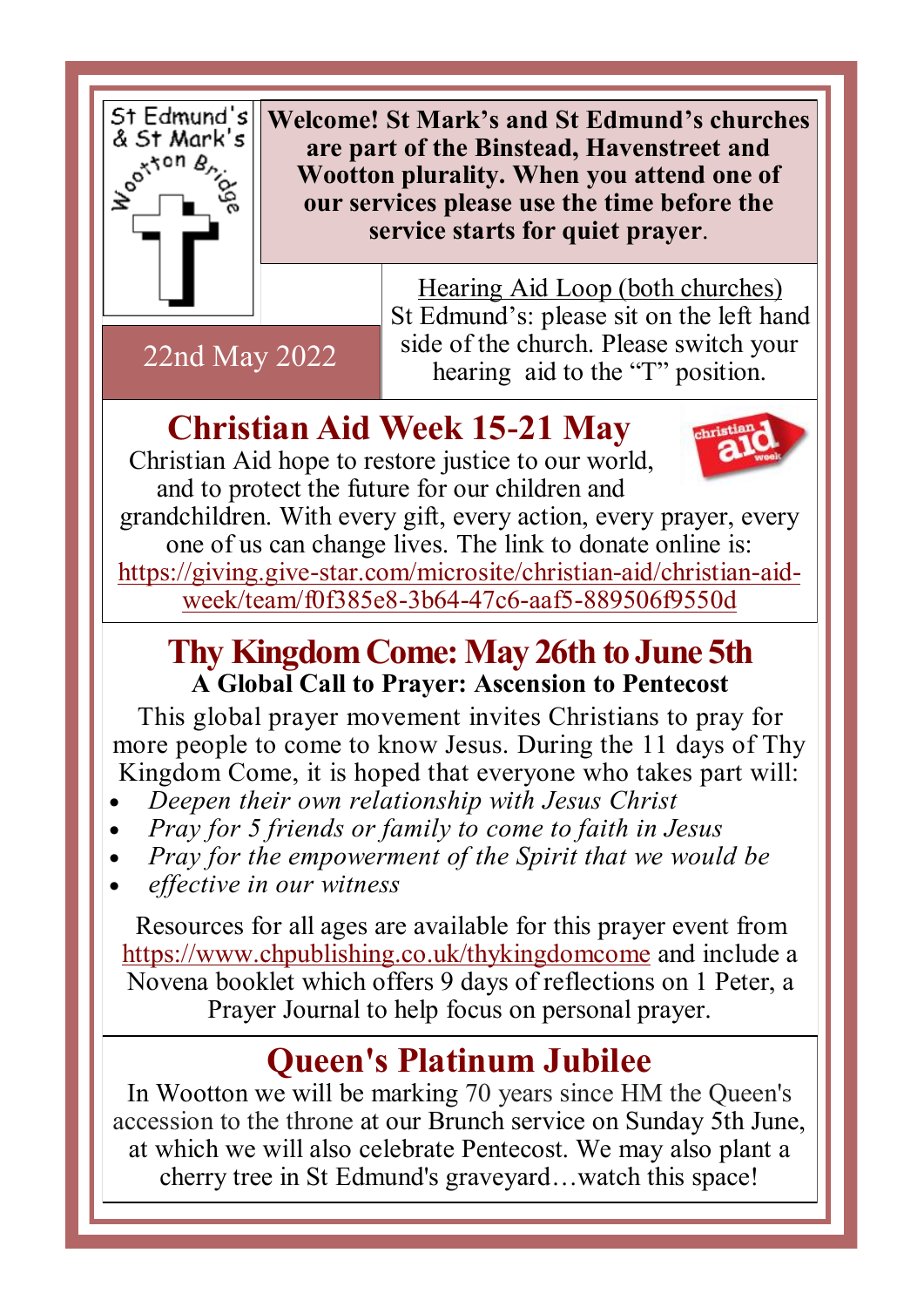**THIS WEEK'S READINGS** Sixth Sunday of Easter *Either* Acts 16.9-15 [*or* Ezekiel 37.1-14]; Revelations 21.10, 22—22.5; *Either* John 14.23-29 *or* John 5.1-9 Wednesday, 25th May 9.30am at St Edmund's Acts 17.15, 22—18.1 (NT p.134) Sunday, 29th May Seventh Sunday of Easter *Either* Acts 16.16-34 [*or* Ezekiel 36.24-28]; Revelations 22.12-14, 16- 17, 20-end; John 17.20-end

#### **PLEASE PRAY FOR…**

**…** Bishop Jonathan, Asst.Bishop Rob, Rev Allie Kerr, God's mission and our ministry in Wootton, The Island School and Street Pastors

*…those who are sick or in any kind of need:* Geoff, Susan and David, Mike C, Clive and Norma, Our Arab Christian brothers and sisters in North Korea and the Middle East, Little Lions families, children of our church and parish, and all on our Luke 11 Line

*If you would like a name to be added to the prayer list (with the consent of the person named) please let Helen Davison know. Names will remain on the list for an initial period of 4 weeks. Please inform Helen if you wish a name to be included after this time, or when prayers have been answered or are no longer needed. Names in our 'Year's Mind' will be published for three years and then removed unless otherwise requested. Thank you.*

## **Confirmation**

We have three people wishing to be confirmed in their faith. If you have been thinking about this too, please get in touch with Ann Capps.

# easyfundraising

Would you like to help our Churches to continue to grow? If you don't already make a monthly donation to our parish, please would you consider doing so? Just £5 or £10 per month makes a real difference! Wootton PCC is part of the Parish Giving Scheme (PGS) and it is our preferred method for people who choose to make regular donations. This well established scheme reduces our workload and improves our cash flow. Donations can be made monthly, quarterly or annually by Direct Debit. They are made to PGS on the first of the month, and then passed to us together with any Gift Aid. Leaflets are available in both churches.





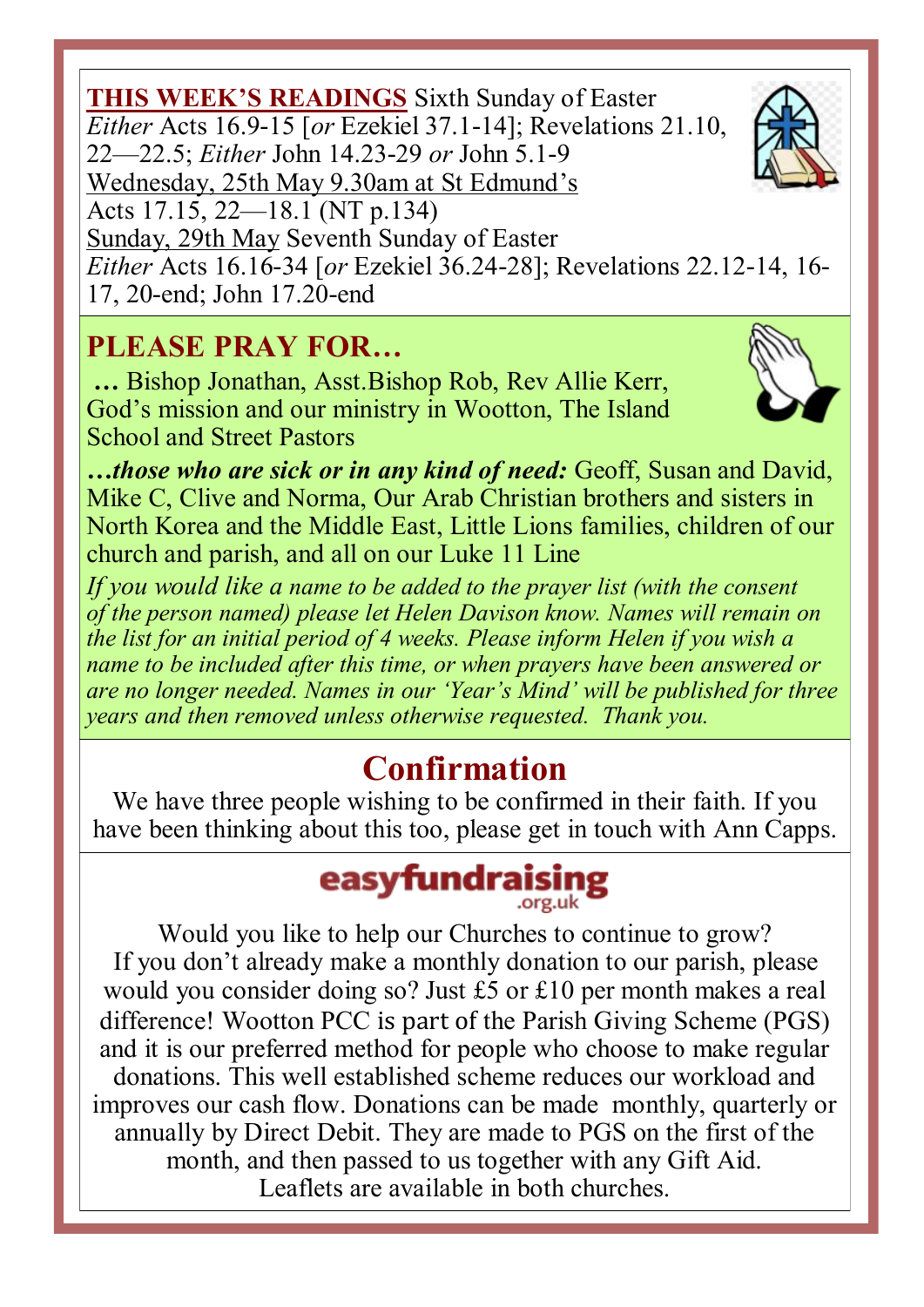#### **GENERAL INFORMATION:**

### **Useful Resources**

The free 'Daily Hope' phone number is still available for hymns, reflections and prayers on 088 804 8044 and details of services being streamed can be found here: https://www.portsmouthcathedral.org.uk/

## **Services at Whippingham and East Cowes**

Whippingham and East Cowes are now also in interregnum, and it may be helpful to know that their Holy Communion services alternate with ours. They hold both a 9.30am and 11.15am Holy Communion service on the first and third Sundays of the month.

Their second and fourth Sundays of each month are lay-led Morning Worship - a full service of the Word without the sacramental liturgy, with an All-Age focus on the second Sunday.

**Sun 22nd** Morning Worship: 9.30am St James, 11.15am St Mildred's **Sun 29th** Holy Comm: 9.30am St James (CW), 11.15am St Mildred's (BCP)

## **Lionheart Festival on the Isle of Wight**

Join others of all ages for a new Christian Festival of Worship, with guest speakers and artists (including Graham Kendrick, Ishmael and Noel Robinson), fun, prayer, creative activities, camping, relaxing, laughter and worship. It's running from **July 15th to 17th**, at the County Showground, and you can book tickets and find out more information here: https://lionheartfestival.co.uk/

## **WB Methodist**

Coffee and chat at the Methodist Church 10am-12noon each Monday.

## **Archbishop's prayer for Ukraine**

God of peace and justice, we pray for the people of Ukraine today. We pray for peace and the laying down of weapons. We pray for all those who fear for tomorrow, that your Spirit of comfort would draw near to them. We pray for those with power over war or peace, for wisdom, discernment and compassion to guide their decisions. Above all, we pray for all your precious children, at risk and in fear, that you would hold and protect them. We pray in the name of Jesus, the Prince of Peace. *Amen.*